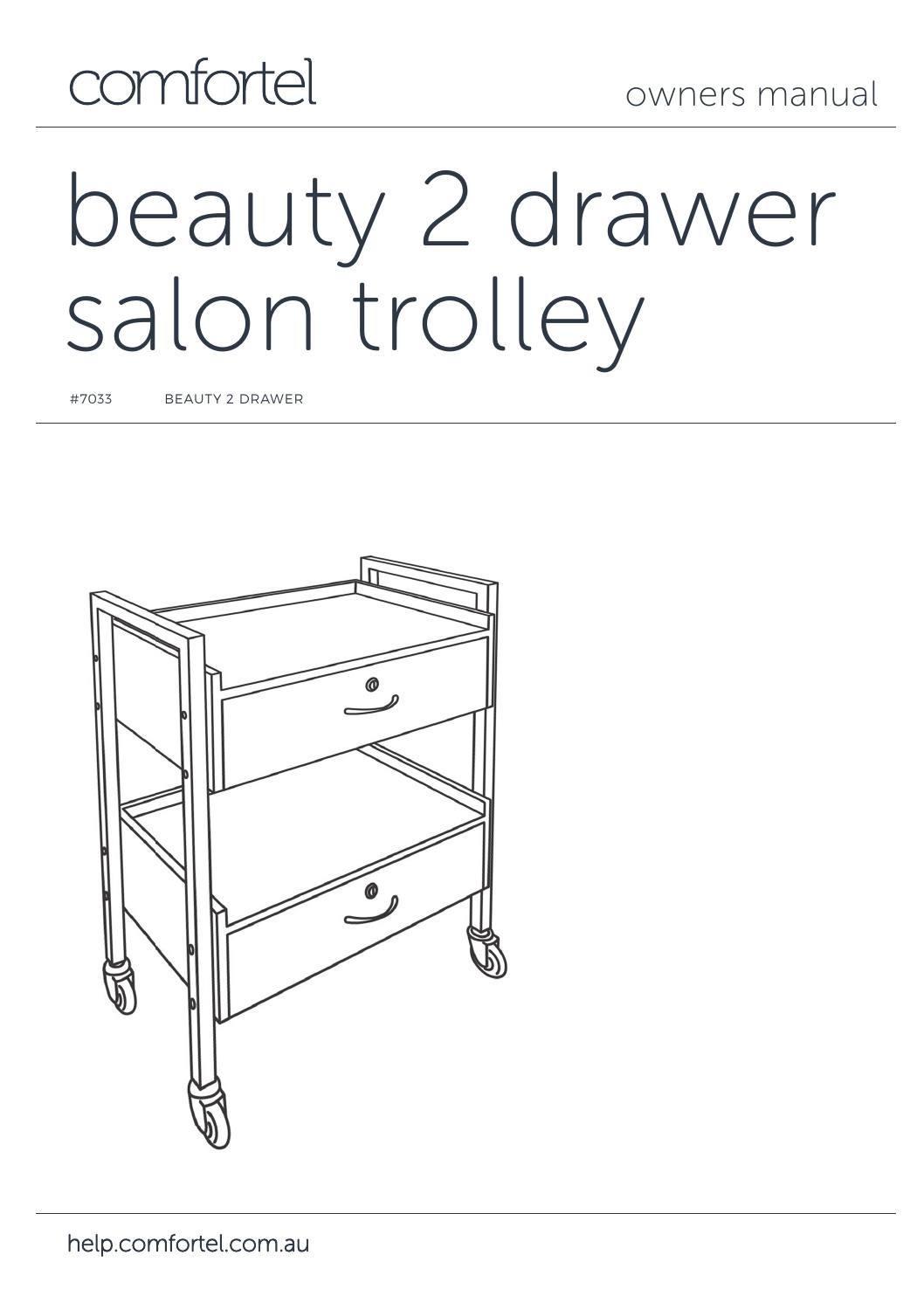### IMPORTANT PLEASE READ THESE SAFETY INSTRUCTIONS  $\blacktriangle$

## GENERAL SAFETY

- 1. Read carefully and keep these instructions in a safe place.
- 2. Use this product only for its intended function and do not use attachments not recommended by the manufacturer.
- 3. Do not use outdoors.

## GET STARTED

## BEAUTY 2 DRAWER

Salon Trolley

Material: White Steel Frame, Melamine Shelves/Drawers Wheels: 75mm Smooth Rolling Wheels





## INSTALLATION & ASSEMBLY